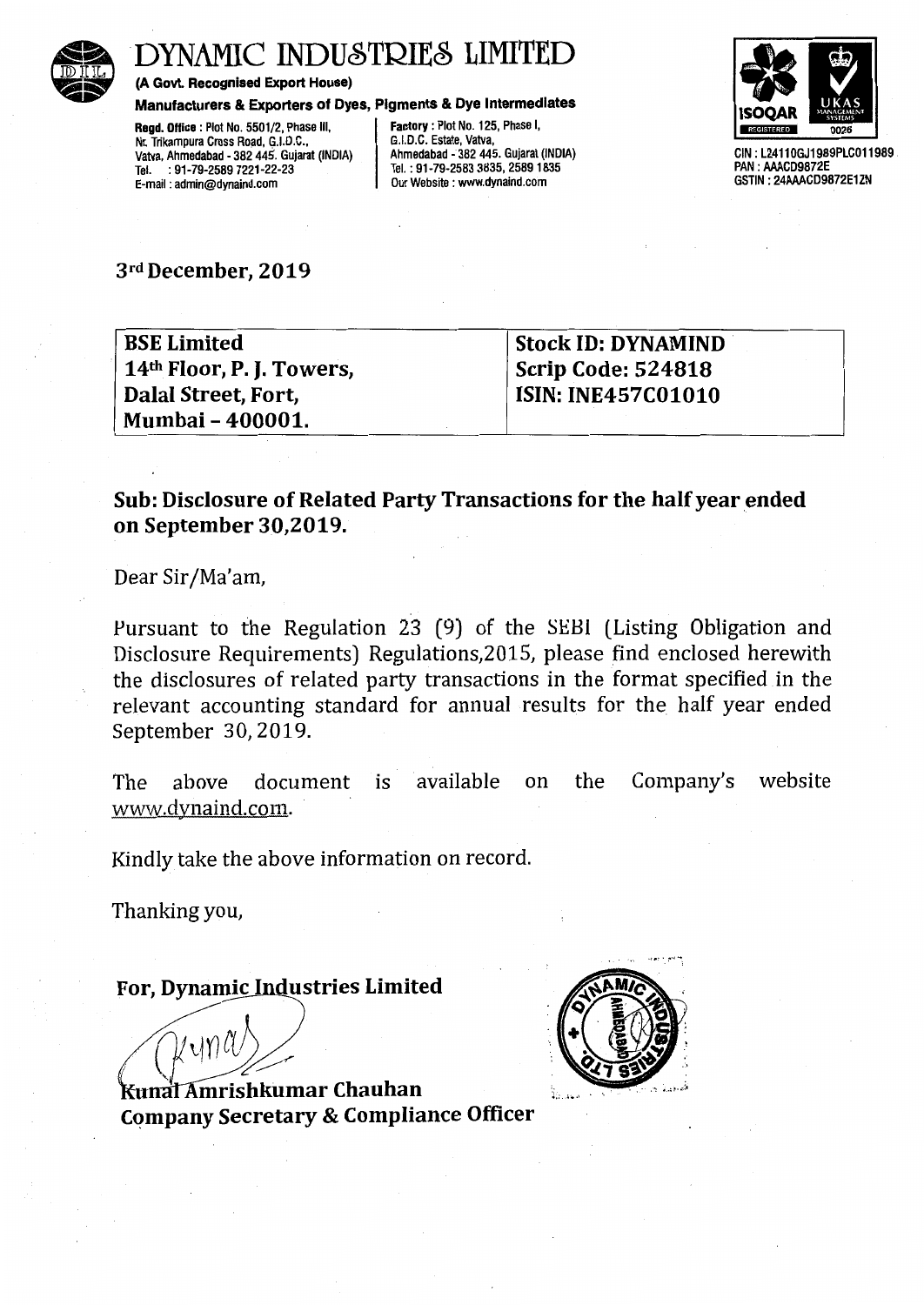

# DYNAMIC INDUSTRIES LIMITED<br>
(A Govt. Recognised Export House)<br>
Manufacturers & Exporters of Dyes, Pigments & Dye Intermediates<br>
Regd. Office : Plot No. 5501/2, Phase III,<br>
Nr. Trikampura Cross Road, G.I.D.C.,<br>
G.I.D.C. Est

(A Govt. Recognised Export House)

## Manufacturers & Exporters of Dyes, Pigments & Dye Intermediates

Regd. Office : Plot No. 5501/2, Phase III, Nr. Trikampura Cross Road, G.I.D.C.,<br>Vatva, Ahmedabad - 382 445. Gujarat (INDIA) Ahmedabad - 382 445. Gujarat (INDIA) Vatva, Ahmedabad - 382 445. Gujarat (INDIA)<br>Tel. : 91-79-2589 7221-22-23 Tel. : 91-79-2589 7221-22-23<br>
E-mail: admin@dynaind.com **Durely Pressure Contract Community** Our Website : www.dynaind.com

Our Website : www.dynaind.com



CIN: L24110GJ1989PLC011989 PAN : AAACD9872E GSTIN : 24AAACD9872E1ZN

#### Dynamic Industries Limited

#### Related party disclosure for the half- year ended on September 30, 2019.

As per the Indian Accounting Standard on "Related Party Disclosures" (IND-AS 24) issued by the Institute of Chartered Accountants of India, the related parties and the details of transactions with them are as follows:

#### Party Disclosures for the half-year ended on September 30, 2019.

#### a) Details of Related Parties

| Sr.<br>No.     | <b>Description of Relationship</b>                                                                                                   | <b>Names of Related Parties</b>                                                                |  |  |  |
|----------------|--------------------------------------------------------------------------------------------------------------------------------------|------------------------------------------------------------------------------------------------|--|--|--|
| 1              | Key Management Personnel (KMP)                                                                                                       | Mr. Harin D. Mamlatdarna (Chairman and<br><b>Executive Director)</b>                           |  |  |  |
|                |                                                                                                                                      | Mr. Dipakkumar Choksi (Vice-Chairman and<br><b>Managing Director)</b>                          |  |  |  |
|                |                                                                                                                                      | Mr. Dinesh Jain (Executive Director)                                                           |  |  |  |
|                |                                                                                                                                      | Mr. Urvish Panchal (Chief Financial Officer)                                                   |  |  |  |
|                |                                                                                                                                      | Mr. Ganesh Temkar (Company Secretary &<br><b>Compliance Officer)</b>                           |  |  |  |
| $\overline{2}$ | <b>Relatives of KMP</b>                                                                                                              | Mr. Ronak D. Choksi<br>Mr. Bimal D. Choksi<br>Mrs. Mansi Talati<br>Mrs. Asita Mamlatdarna Modi |  |  |  |
|                |                                                                                                                                      |                                                                                                |  |  |  |
| 3              | Enterprise over which KMP / Relatives of<br>KMP exercise significant influence through<br>controlling interest (Other Related Party) | Ornet Intermediate Pvt. Ltd.<br>Neo Farbe Pvt. Ltd.                                            |  |  |  |
|                |                                                                                                                                      |                                                                                                |  |  |  |

 $\tilde{\phantom{a}}$  .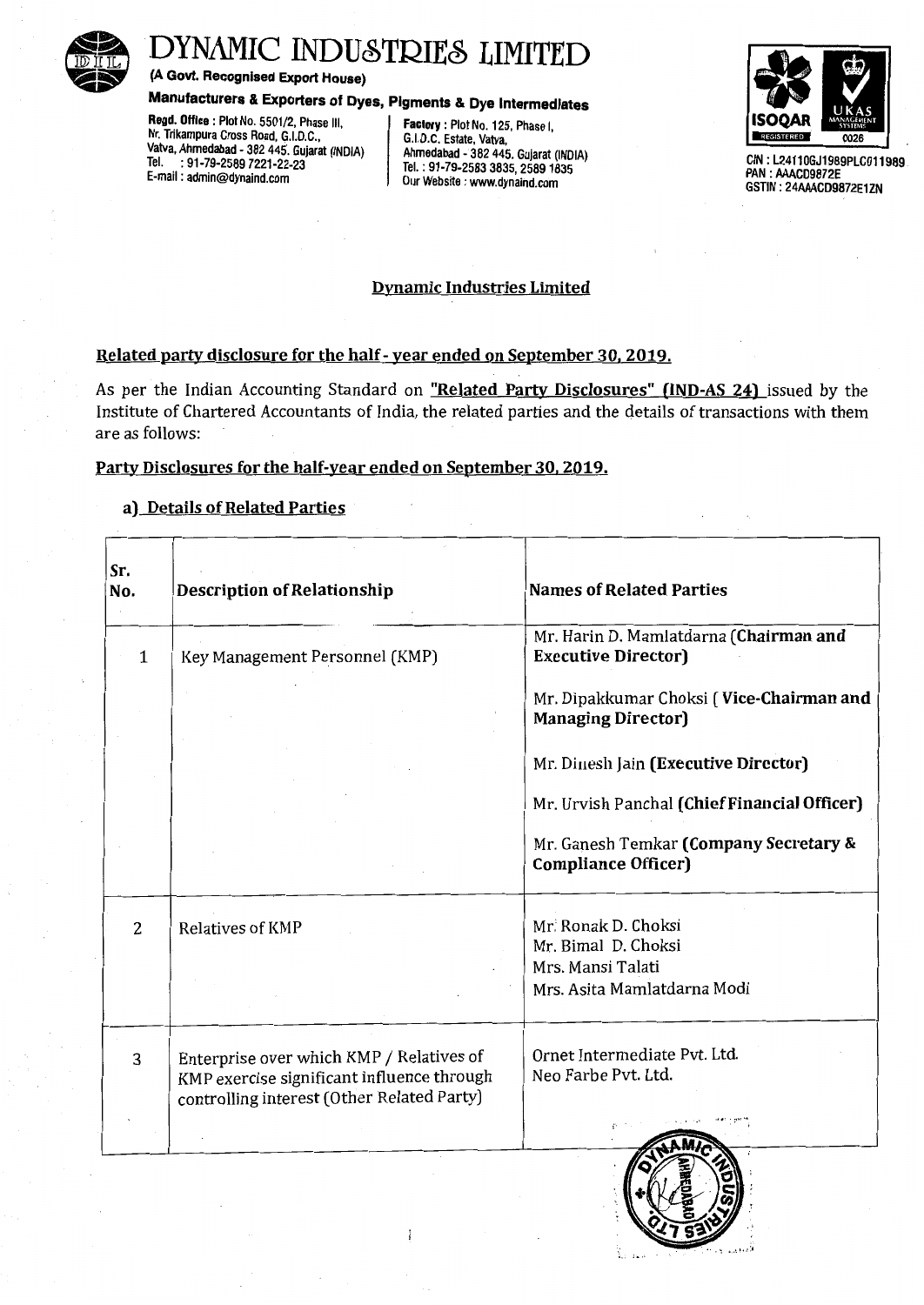

# DYNAMIC INDUSTRIES LIMITED

#### Manufacturers & Exporters of Dyes, Pigments & Dye Intermediates

Regd. Office : Plot No. 5501/2, Phase Ill, Nr. Trikampura Cross Road, G.I.D.C., Vatva, Ahmedabad - 382 445. Gujarat (INDIA) Tel. : 91-79-2589 7221-22-23 Fax :91-79-2583 4292,2589 7232 E-mail : admin@dynaind.com CIN : L2411 OGJ1989PLC011989 PAN : AAACD9872E Factory : Plot No. 125, Phase I, G.I.D.C. Estate, Vatva, Ahmedabad - 382 445. Gujarat (INDIA) Tel.: 91-79-2583 3835,25891835 Fax: 91-79-25891735 Our Website : www.dynaind.com



| Non-executive Independent directors Mr. Pravinchandra Devidas Master | Mr. Jatinbhai Biharilal Surti<br>Mrs. Viraj Darshit Shah |
|----------------------------------------------------------------------|----------------------------------------------------------|
|                                                                      |                                                          |

(\*Note: Non- Executive Independent directors were only paid sitting fees for attending Board & Board Committee meetings for half year ended on September 30,2019. The Company has not entered into any other transactions with its Non-Executive Independent Directors or the enterprises over which they have significant influence.)

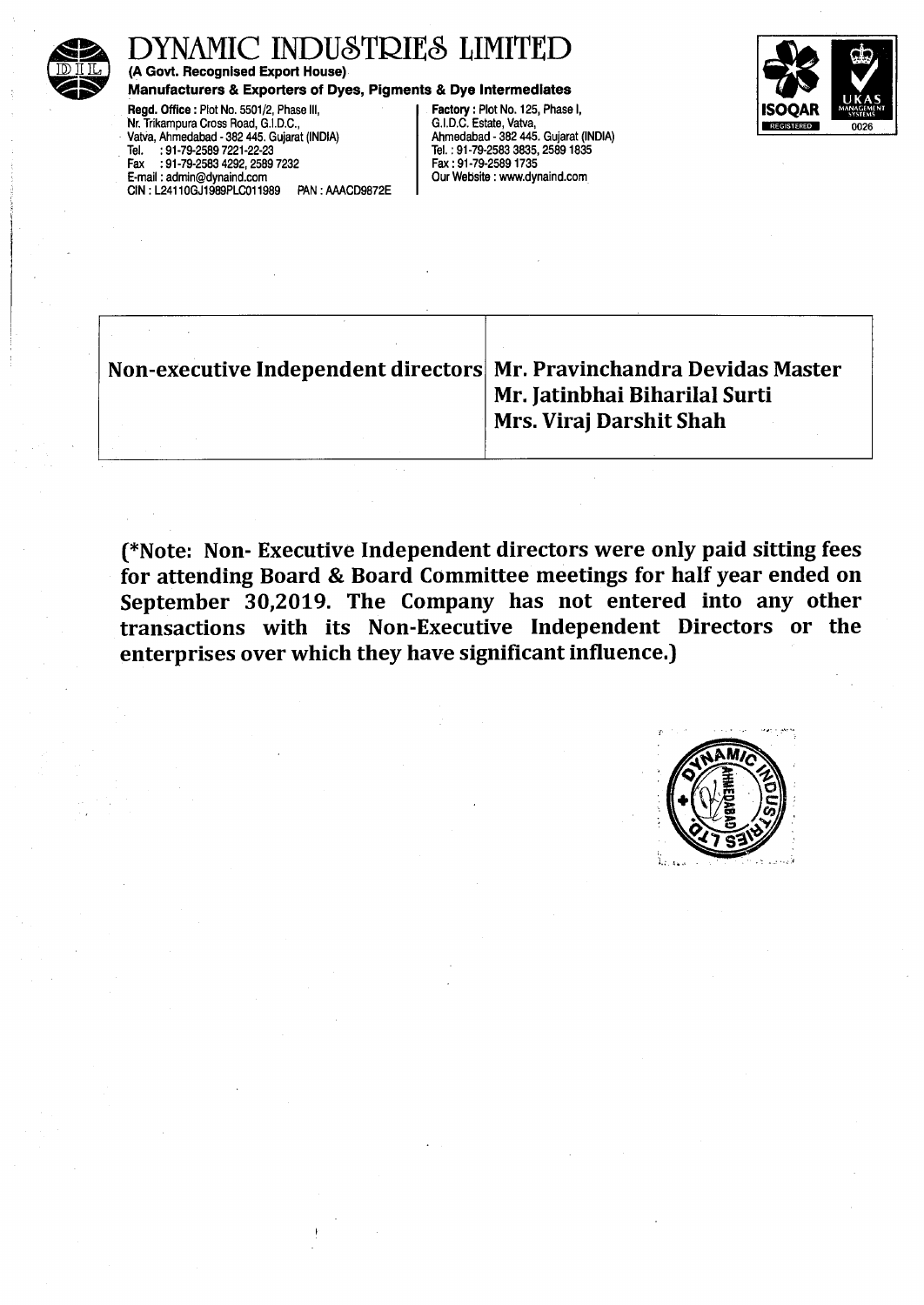

 $\cdot$ 

# DYNAMIC INDUSTRIES LIMITED

(A Govt. Recognised Export House)

#### Manufacturers & Exporters of Dyes, Pigments & Dye Intermediates

Regd. Office: Plot No. 5501/2, Phase Ill, Nr. Trikampura Cross Road, G.I.D.C., · ValVa, Ahmedabad - 382 445. Gujarat (INDIA) Tel. :91-79-2589 7221-22-23 Fax :91-79-2583 4292,2589 7232 E-mail : admin@dynaind.com CIN : L2411 OGJ1989PLC011989 PAN : AAACD9872E

Factory: Plot No. 125, Phase I, G.I.D.C. Estate, Valva, Ahmedabad - 382 445. Gujarat (INDIA) Tel.: 91-79-2583 3835,25891835 Fax: 91-79-25891735 Our Website : www.dynaind.com



#### b) Details of transactions with related parties for the half-year ended September 30, 2019 in the ordinary course of business:

| Sr.<br>No.     | Relationship<br>Nature<br>of<br><b>Transaction</b>    | Subsidiary<br><b>Companies</b> | <b>KMP</b><br>&<br><b>Relatives</b> | Enterprise<br>over<br>which KMP and<br><b>Relatives</b><br>have<br>significant<br>influence | Total           |
|----------------|-------------------------------------------------------|--------------------------------|-------------------------------------|---------------------------------------------------------------------------------------------|-----------------|
|                |                                                       |                                |                                     |                                                                                             |                 |
| $\mathbf{1}$   | <b>Managerial Remuneration</b>                        |                                |                                     |                                                                                             |                 |
|                | Dipakkumar Choksi<br>Dinesh Jain<br>Harin Mamlatdarna | $\overline{a}$                 | 18<br>5.1<br>18                     | $\sim$                                                                                      | 18<br>5.1<br>18 |
| $\overline{2}$ | Expenditure on other service<br>(Salary)              |                                |                                     |                                                                                             |                 |
|                | Ronak Choksi                                          |                                | 2.80                                | $\overline{\phantom{a}}$                                                                    | 2.80            |
|                | <b>Bimal Choksi</b>                                   | $\rightarrow$                  | 2.98                                | $-$                                                                                         | 2.98            |
|                | Asita Mamlatdarna                                     | $\overline{\phantom{a}}$       | 2.76                                | $\overline{\phantom{a}}$                                                                    | 2.76            |
|                | Mansi Talati                                          | $\sim$                         | 2.82                                | $\sim$ $\sim$                                                                               | 2.82            |
|                |                                                       |                                |                                     |                                                                                             |                 |
| $\overline{3}$ | <b>Sales</b><br>Neo Farbe Pvt. Ltd.                   |                                |                                     | 50.92                                                                                       | 50.92           |
|                |                                                       |                                |                                     |                                                                                             |                 |
|                |                                                       |                                |                                     |                                                                                             |                 |
| 4              | <b>Sitting Fees</b>                                   |                                |                                     |                                                                                             |                 |
|                | Mr. Pravinchandra Master                              |                                | 0.03                                |                                                                                             | 0.03            |
|                | Mr. Jatinbhai Biharilal Surti                         | $-$                            | 0.06                                |                                                                                             | 0.06            |
|                |                                                       | $\sim$ $\sim$                  | 0.06                                |                                                                                             | 0.06            |
|                | Mrs. Viraj Darshit Shah                               |                                | $\mathcal{D}$                       |                                                                                             |                 |
|                |                                                       |                                |                                     |                                                                                             |                 |

[In lakhs]